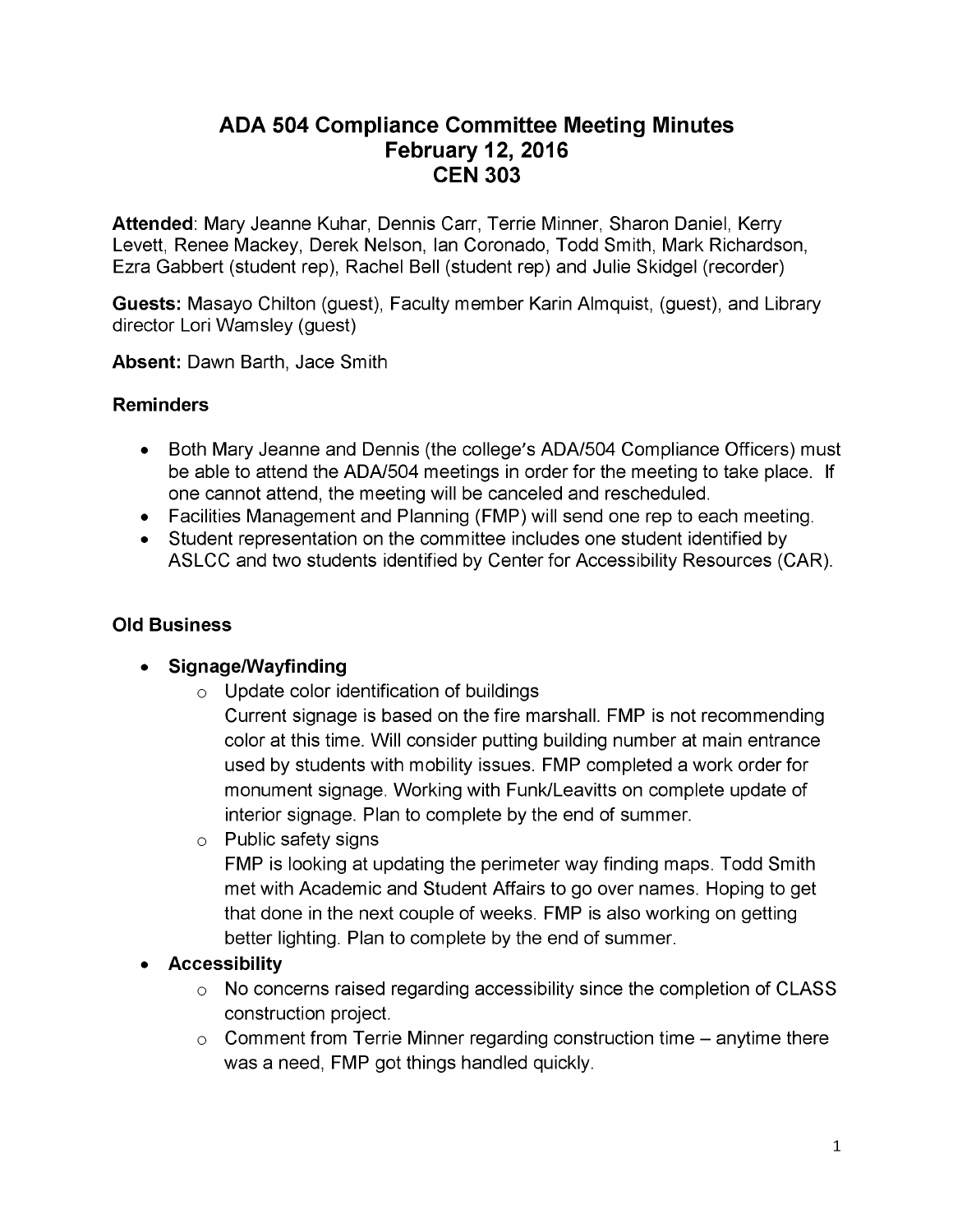NOTE: Access issues - email to [disabilityresourcestaff@lanecc.edu](mailto:disabilityresourcestaff%40lanecc.edu). Renee will submit a work order and email Mark Richardson, Mary Jeanne Kuhar, and Dennis Carr. Mark Richardson highlights these work orders as high priority.

# **Main Campus Areas of Concern**

- $\circ$  Center building 4<sup>th</sup> floor elevator getting stuck. FMP discovered electronic eye was past service time and was replaced. Todd Smith reports all elevators are in good working order.
- $\circ$  Building 11 automatic door opener is on FMP list of requests, may need to move this request to highest priority. Update: Terrie Minner said we need an automatic door opener installed in building 11 to help a student. Todd Smith said FMP can get the opener for that location. Current locations and number of automatic door openers exceed the ADA requirements. Ian Coronado suggest looking at high traffic areas to assess future placement of automatic door openers. Lever handles are ADA compliant and are less costly. These can be difficult for students on crutches or with decreased upper body strength.
- $\circ$  Resting places for students/employees. How they are identified and advertised. Update: Center for Accessible Resources (CAR) will identify where the resting places are on campus and work with facilities to incorporate identified resting places on the campus map. Currently the map shows ramps, accessible parking, and accessible restrooms. Once identified and placed on the map, Terrie Minner will bring information back to the committee.

# **CAR Update and New Information**

- Furniture accommodations: In the fall CAR did an outreach for lost chairs. CAR chairs have gold paint on the bottom to identify them. Furniture issues/concerns from students have dropped drastically. Placement time for furniture has decreased. CAR has more aggressive screening for chairs and are working with students regarding utilizing the chairs.
- $\circ$  Faculty education: CAR is now messaging tips in the Lane Weekly and is providing a faculty newsletter. CAR held a Q and A session for faculty. New Q and A sessions for students are faculty are scheduled different times in April to encourage more attendance. Terrie Minner has been going to division meetings to educate faculty. CAR is still working on a survey for student needs and faculty.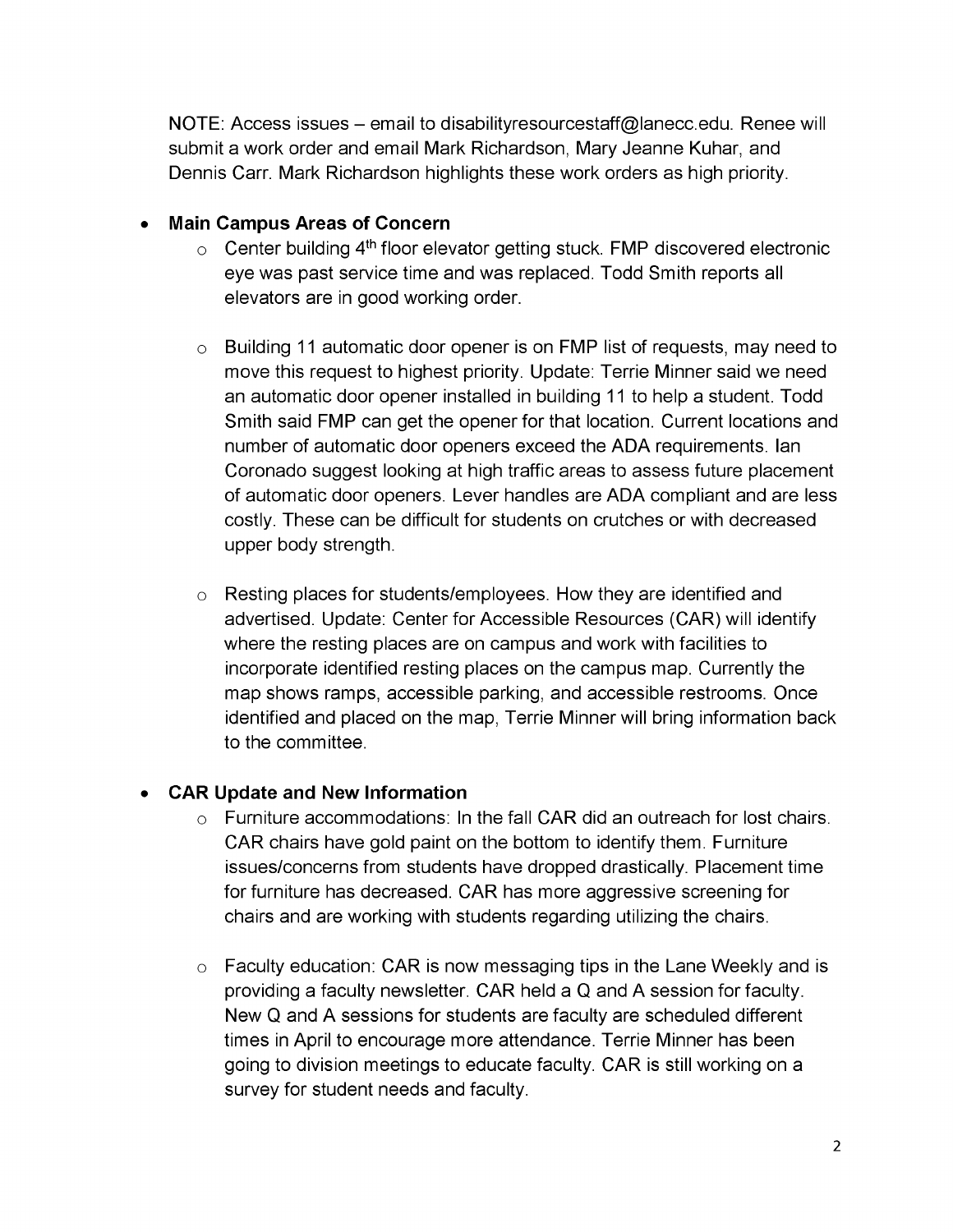- $\circ$  Universal accommodations for visually impaired students
- $\circ$  CAR to initiate broad survey to assess student needs
- Nancy Hart memorial bench taskforce: The sub-committee received feedback and suggestions regarding placement of the bench and what to put on the plaque. Suggestion of placing the bench near the Center building, however now that construction is complete there is a lot of outdoor seating there. Will look for a different location and work with FMP.

### **New Business**

# **Signage/Wayfinding**

 $\circ$  Building 1 main floor sign has small text and non-contrasting colors. FMP had worked with Helen Garrett on this and will continue to work on it after she leaves. The opaque nature of the sign was fixed. Note: FMP is working on a policy for interior signs. Would like this policy to be brought to ADA/504 compliance committee.

# **Accessibility**

- $\circ$  Building 1 fire doors were locked for testing. This only happened on one day.
- $\circ$  The evacuTrak trainer has not been present on more than one occasion
- Automatic doors at the entrance to the Center building close too soon. Complicated because it is a double door. FMP will see if there is a way to lengthen the amount of time the door is automatically held open.

# **Main campus area of concern**

- $\circ$  Accessible parking in front of building 1 is spread-out. Suggestion to dedicate the parking space that is now dedicated as 15 minute/temporary parking on the other side of the bus lane near building 1. Todd Smith says we would have to look at spacing to make sure it is safe and has enough room. Todd Smith will do some research on this.
- $\circ$  Painted yellow curbs are slippery.
- $\circ$  Center building
	- Scraping sounds of furniture: Students with hearing issues and  $\blacksquare$ students with PTSD have difficulty with sounds. Chairs with heavy bases are not meant to be moved without the assistance of FMP. Pads may have been added to some of the chairs, FMP can look at other chairs.
	- Chairs and tables at awkward heights: shorter tables do not work  $\blacksquare$ for disabled students. FMP ordered a variety of furniture. Possible to swap out some of the lower tables for higher tables. Todd Smith asks Ian Coronado and Lori Wamsley to get some student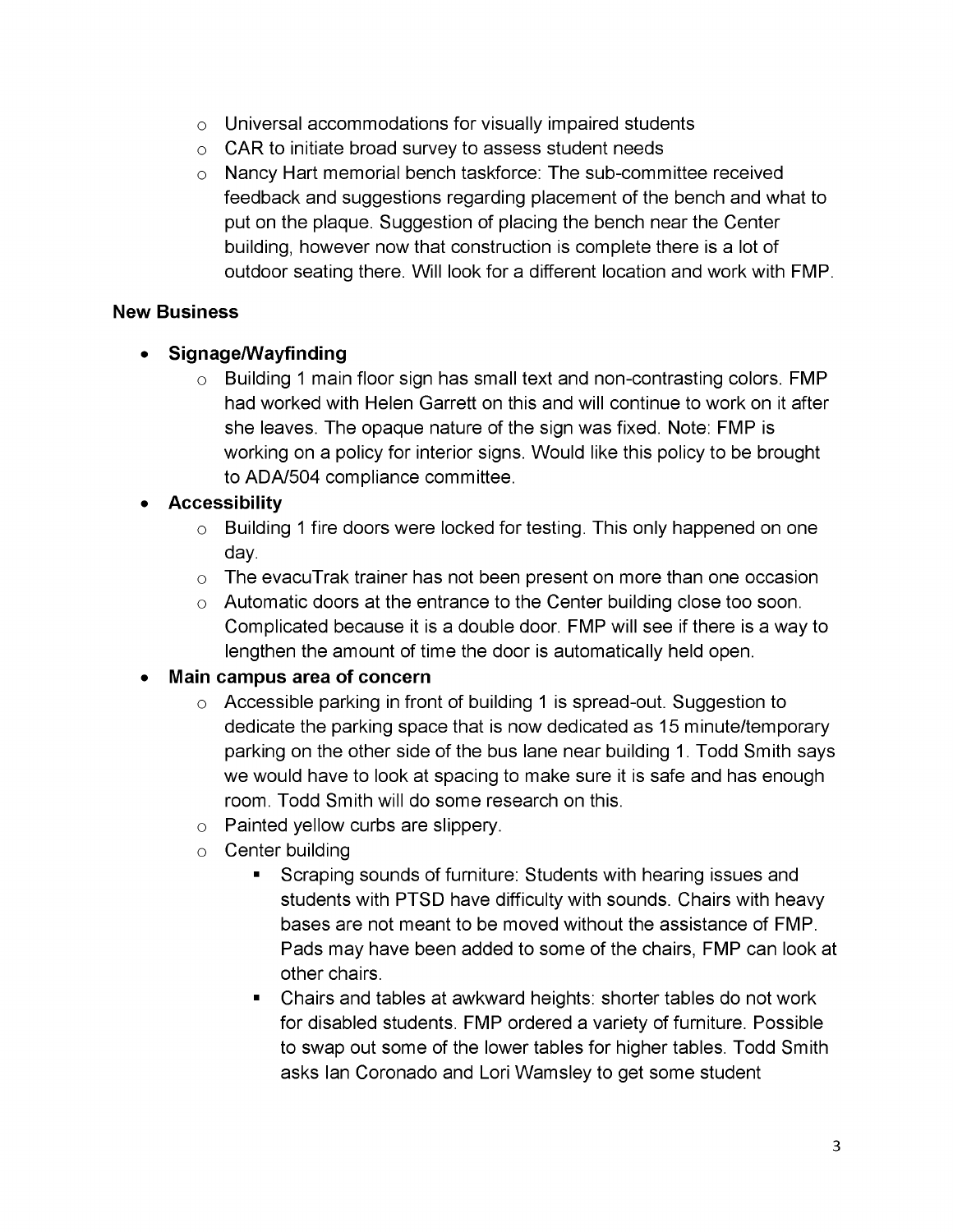feedback. CAR and IT request to be represented when discussing furniture purchasing in the future.

- Library
	- Not enough accessible work stations
	- Lack of signage regarding elevator access for students with disabilities. CAR can help with messaging
	- Need for clarification for process of students with disabilities that have regular or ongoing needs to gain access to the elevator. Currently students can get a key from the desk, it does require a staff assist, but students may have to wait depending on the time of the day and desk coverage. Students may get stranded at the top. Possible solution is to staff auxiliary desk on the 3<sup>rd</sup> floor. It is the number one priority of FMP to get this fixed. Sub-committee is developed to work on possible solutions. Todd Smith will be the convener, other members are Lori Wamsley, Ian Coronado, Terrie Minner, and student Ezra Gabbert.
- Glass panels make navigation difficult, people have been walking into them. Update: Todd Smith says this has been solved by adding a row of shading in the class.

#### **Technology Needs**  $\bullet$

- $\circ$  Software MyMathLab: cost prohibitive to put on all computers, better to have it on some computers in designated quiet spaces. Suggestion to have signage on computers. Next step: Lori Wamsley, Brian McMurray and an IT liaison to work with CAR to get appropriate software and locations.
- $\circ$  Hearing assisted loops technology in renovated Center classrooms is not working. Hearing aids have to be able to work with induction loops and needs a t-coil. This requires additional software if the person's hearing aide doesn't have this installed in it already. The technology is not adequate. Suggestion to update with what the Downtown Center has in its rooms. Also, questions on who will be trained on it once it is operational.
- $\circ$  CAR representative should be consulted with all software purchases.

# **Other Topics**

 $\circ$  Office of Civil Rights (OCR) visit in Florence Center on February 29, and on main campus March 1-4, 2016. It's been over 11 years since Lane has had a visit. College will be gathering documents to show compliance. Kerry Levett has been in contact with the OCR team lead. As part of their visit, the OCR team would like to talk with Lane students.